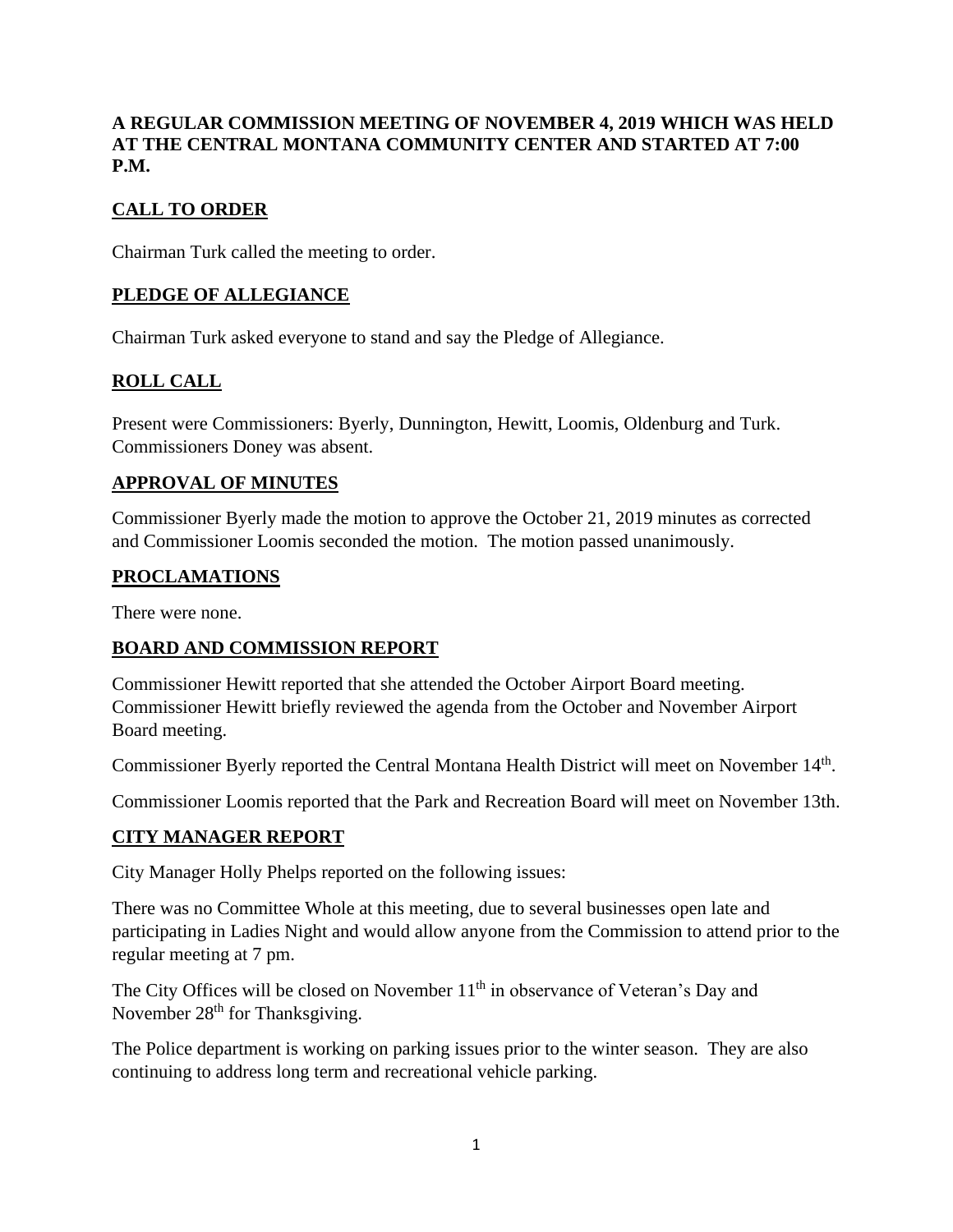Last year the Montana Department of Commerce committed to working with communities across eastern Montana to implement their ideas to grow tourism is eastern Montana. They are investing in both marketing and specific project that Commerce hopes will strengthen tourism in eastern Montana for years to come. This initiative included several listening sessions, 3 of which were held in Lewistown. In Lewistown there was always a large group of engaged people in attendance. This initiative has already resulted in grant funding for wayfinding signage that will be installed through Fergus County.

The week of Thanksgiving the City Manager will be on vacation, and will be available by phone and will be checking emails.

The City just completed some work to the sidewalk just south of the Library. In the past, water would run down the sidewalk and in the winter create ice. The hope is now runoff will now remain in the alley until it gets to  $7<sup>th</sup>$  Avenue where it will run along the curb until it enters the storm drain.

### **PUBLIC COMMENT** – non agenda items only

There were none.

### **CONSENT AGENDA**

Commissioner Hewitt made the motion to approve the consent agenda and Commissioner Dunnington seconded the motion. The motion passed unanimously. The consent agenda was the acknowledgement of the claims that have been paid from October 17, 2019 to October 31, 2019 for a total of \$404,498.89

### **\*REGULAR AGENDA – Resolutions, Ordinances & Other Action Items:**

1. Public hearing to hear comments on establishing the Lewistown amended Targeted Economic Development District (TEDD) 2017, and adopting the Lewistown amended TEDD Comprehensive Development Plan with a tax increment financing program pursuant to Title 7, Chapter 15, Part 42 and 43 of the Montana Code Annotated

Chairman Turk opened the public hearing to hear comments on establishing the Lewistown amended Targeted Economic Development District (TEDD) 2017, and adopting the Lewistown amended TEDD Comprehensive Development Plan with a tax increment financing program pursuant to Title 7, Chapter 15, Part 42 and 43 of the Montana Code Annotated. City Manager Phelps explained that the City is in the process of amending the current TEDD. City Manager Phelps reported that all property owners have been notified of the change and the process to amend the district. Commissioner Turk asked for comments from the audience and Commission. There being none, the public hearing was closed.

2. Discussion and action on approving the first reading of Ordinance No. 1763, an ordinance establishing the Lewistown amended Targeted Economic Development District (TEDD) 2017, and adopting the Lewistown amended TEDD Comprehensive Development Plan with a tax increment financing program pursuant to Title 7, Chapter 15, Part 42 and 43 of the Montana Code Annotated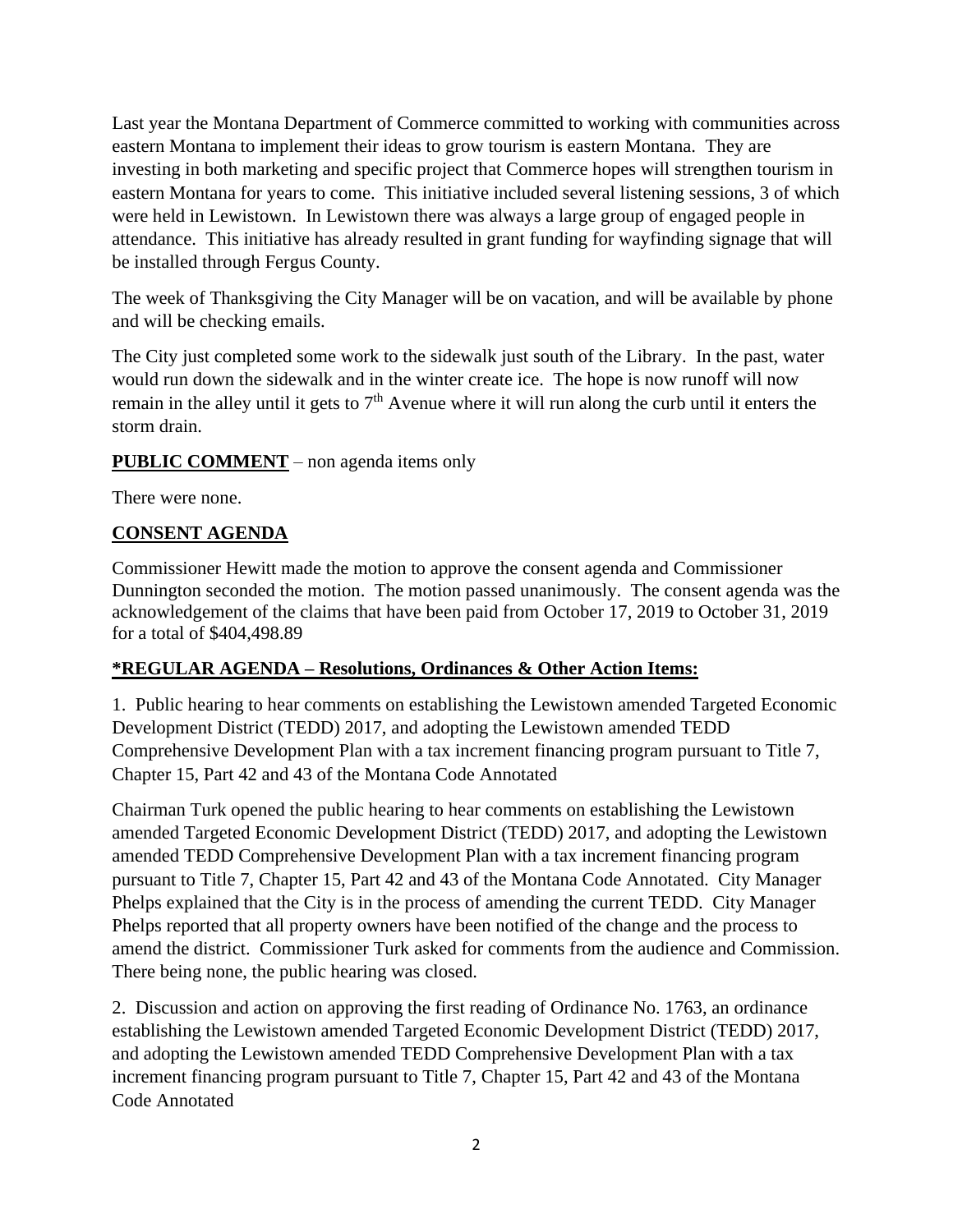City Manager Phelps explained over the past work the City staff, Snowy Mountain Development Corporation and the TIF/TEDD board have worked to set the ground work to amend the TEDD. The first was the amending the comprehensive plan to show the boundary change to the district. The original conditions of the TEDD are still relevant to the lot that is being included in the district. The City County Planning Board met and stated that this amendment to the comprehensive plan and the proposed boundary change was consist with the City's zoning ordinance and conforms with the City's growth policy. Commissioner Oldenburg made the motion to approve the first reading of Ordinance No. 1763, an ordinance establishing the Lewistown amended Targeted Economic Development District (TEDD) 2017, and adopting the Lewistown amended TEDD Comprehensive Development Plan with a tax increment financing program pursuant to Title 7, Chapter 15, Part 42 and 43 of the Montana Code Annotated and Commissioner Byerly seconded the motion. Commissioner Turk asked for comments from the audience and Commission. There being none, the question was called for and the motion passed unanimously.

3. Public hearing to hear comments on Resolution No. 4018, a resolution amending the 2019- 2020 budget of the City of Lewistown

Chairman Turk opened the public hearing to hear comments on Resolution No. 4018, a resolution amending the 2019-2020 budget of the City of Lewistown. City Manager Phelps explained that as part of the budget amending process a public hearing must be held. City Manager Phelps further explained that as part of the budget process the majority of these items were discussed. These items were either grant items and other specifics were unknown at the approval of the budget. City Manager Phelps received the different changes to the budget. City Manager Phelps did explain that some of the items are budgeting the whole project due to the project or expense being run through the City finances. Commissioner Turk asked for comments from the audience and Commission. There being none, the public hearing was closed.

4. Discussion and action on approving Resolution No. 4018, a resolution amending the 2019- 2020 budget of the City of Lewistown

City Manager Phelps explained the different items of the budget amendment. City Manager Phelps explained that there has been an increase in upfitting the new police vehicles and due to this increase is only asking for the amendment to upfit only one car. City Manager Phelps explained that the if everything is spent then the cash reserve would be approximately \$350,000. Commissioner Oldenburg asked what good is the second vehicle if it is not upfitted. City Manager Phelps answered that she did not feel it was right to spend another \$12,000 on the outfitting and is unsure of when the vehicles will be delivered. Commissioner Loomis made the motion to approve Resolution No. 4018, a resolution amending the 2019-2020 budget of the City of Lewistown and Commissioner Oldenburg seconded the motion. Commissioner Turk asked for comments from the audience and Commission. There being none, the question was called for and the motion passed unanimously.